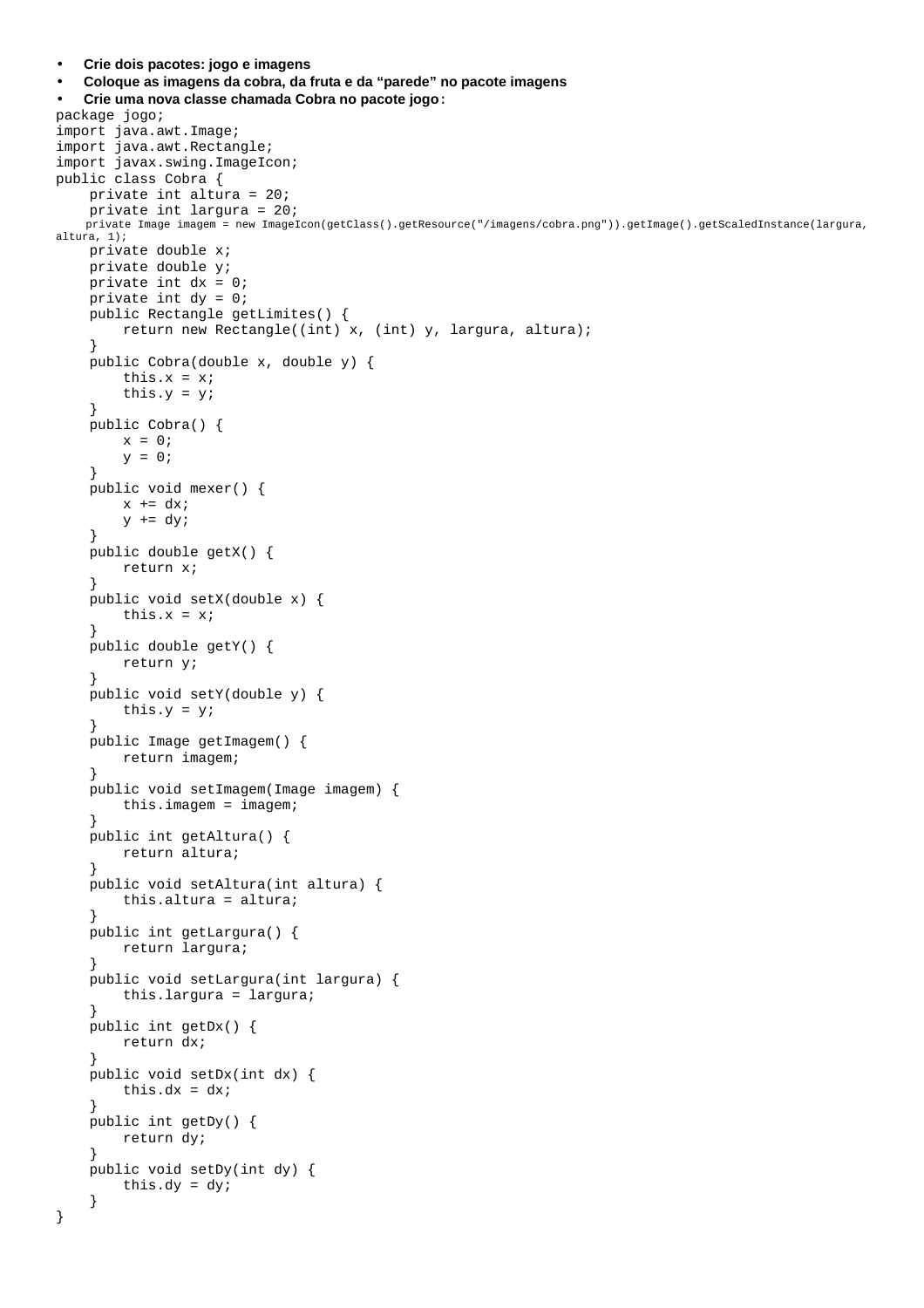```
package jogo; 
import java.awt.Image; 
import java.awt.Rectangle; 
import java.util.Random; 
import javax.swing.ImageIcon; 
public class Fruta { 
     private int altura = 20; 
     private int largura = 20; 
    private Image imagem = new 
ImageIcon(getClass().getResource("/imagens/fruta.png")).getImage().getScaledInstance(getLargura(), getAltura(), 1); 
     private double x; 
     private double y; 
     public Fruta(int x, int y) { 
         this.x = x;
         this.y = y;
     } 
     public Rectangle getLimites() { 
          return new Rectangle((int) x, (int) y, largura, altura); 
     } 
     public double getX() { 
         return x; 
     } 
     public void setX(double x) { 
        this.x = x;
     } 
     public double getY() { 
         return y; 
     } 
     public void setY(double y) { 
        this.y = y;
     } 
     public Image getImagem() { 
         return imagem; 
     } 
     public void setImagem(Image imagem) { 
         this.imagem = imagem; 
     } 
     public int getAltura() { 
         return altura; 
     } 
     public void setAltura(int altura) { 
          this.altura = altura; 
     } 
     public int getLargura() { 
         return largura; 
     } 
     public void setLargura(int largura) { 
         this.largura = largura; 
     } 
} 
• Crie uma classe chamada Cenario no pacote jogo: 
package jogo; 
import java.awt.Graphics; 
import java.awt.Image; 
import java.awt.Rectangle; 
import javax.swing.ImageIcon; 
public class Cenario { 
     private int altura = 20; 
     private int largura = 20; 
     private int x = 0; 
    private int y = 0;
     private Image fundo; 
     public Cenario() { 
         fundo = new ImageIcon(this.getClass().getResource("/imagens/cenario")).getImage().getScaledInstance(largura, 
altura, 1); 
        x = 0;y = 0; largura = 0; 
         altura = 0;
     } 
     public Cenario(int x, int y, int largura, int altura) { 
         this.x = x;
         this.y = y;
```
• **Crie uma classe chamada Fruta no pacote jogo:** 

this.largura = largura;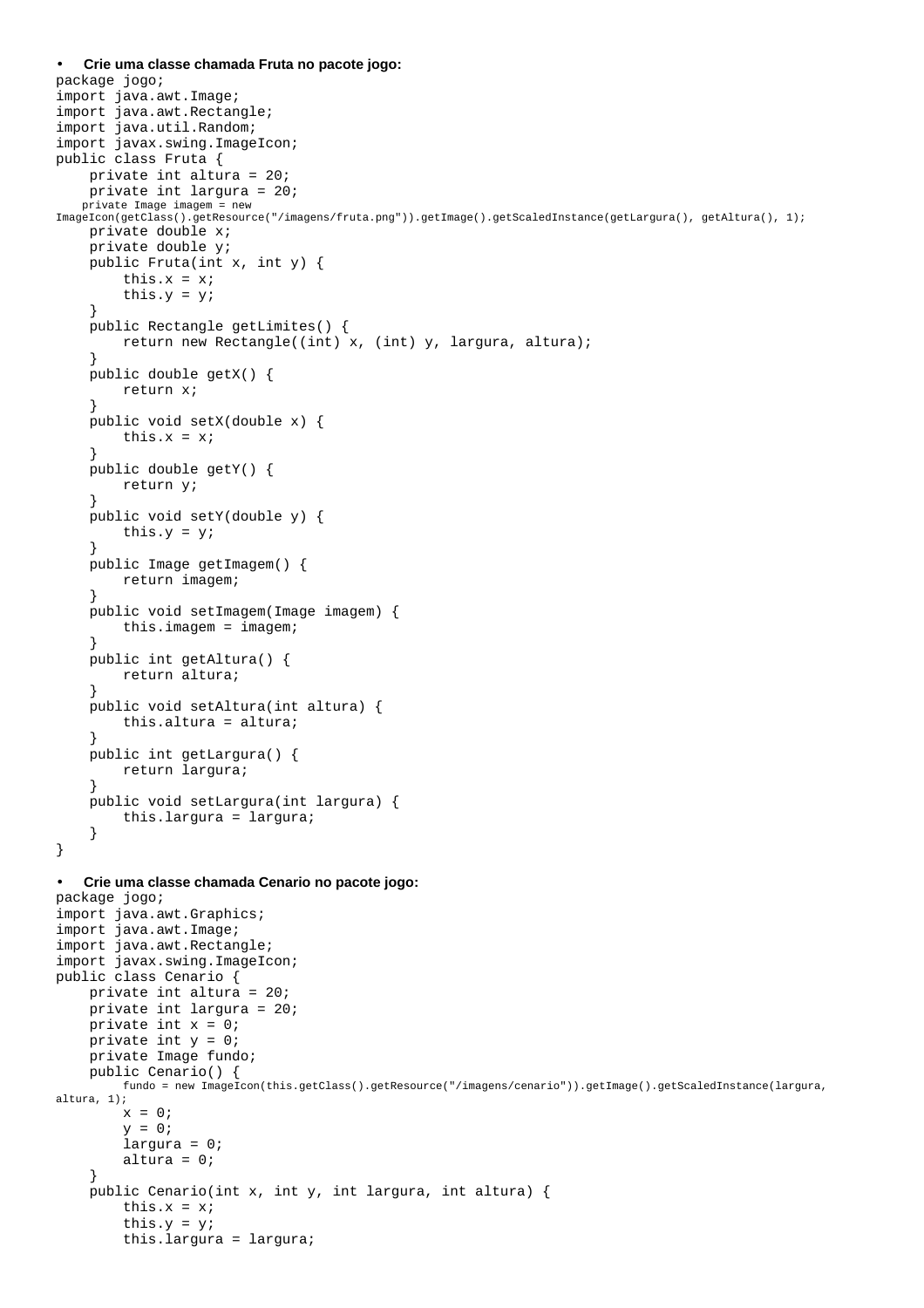```
 this.altura = altura; 
         fundo = new 
ImageIcon(this.getClass().getResource("/imagens/cenario.png")).getImage().getScaledInstance(larg
ura, altura, 1); 
     } 
     public Rectangle getLimites() { 
         return new Rectangle((int) getX(), (int) getY(), largura, altura); 
 } 
     public int getAltura() { 
         return altura; 
     } 
     public void setAltura(int altura) { 
         this.altura = altura; 
         fundo = new 
ImageIcon(this.getClass().getResource("/imagens/cenario")).getImage().getScaledInstance(largura, 
altura, 1); 
     } 
     public int getLargura() { 
         return largura; 
     } 
     public void setLargura(int largura) { 
         this.largura = largura; 
         fundo = new 
ImageIcon(this.getClass().getResource("/imagens/cenario")).getImage().getScaledInstance(largura, 
altura, 1); 
     } 
     public Image getImagem() { 
         return fundo; 
 } 
     public void setImagem(Image fundo) { 
         this.fundo = fundo; 
     } 
     public int getX() { 
         return x; 
     } 
     public void setX(int x) { 
        this.x = xi } 
     public int getY() { 
         return y; 
 } 
     public void setY(int y) { 
         this.y = y; 
     } 
} 
• Crie uma classe chamada Campo que herda JPanel e implementa ActionListener no pacote jogo: 
package jogo; 
import java.awt.Color; 
import java.awt.Font; 
import java.awt.FontMetrics; 
import java.awt.Graphics; 
import java.awt.Image; 
import java.awt.event.ActionEvent; 
import java.awt.event.ActionListener; 
import java.awt.event.KeyAdapter; 
import java.awt.event.KeyEvent; 
import java.awt.geom.Rectangle2D; 
import java.util.Random; 
import javax.swing.ImageIcon; 
import javax.swing.JPanel; 
import javax.swing.Timer; 
public class Campo extends JPanel implements ActionListener { 
     Fruta fruta; 
     Cobra cobra; 
     Cobra corpo[] = new Cobra[1000]; 
    Cenario cenario[] = new Cenario[10];
     int tamanhocenario = 4; 
     int tamanho = 3; 
     Timer t; 
     Image fundo; 
    int pontoJ = 0;
     int vida = 3; 
     String msg = ""; 
     public Campo(int largura, final int altura) {
```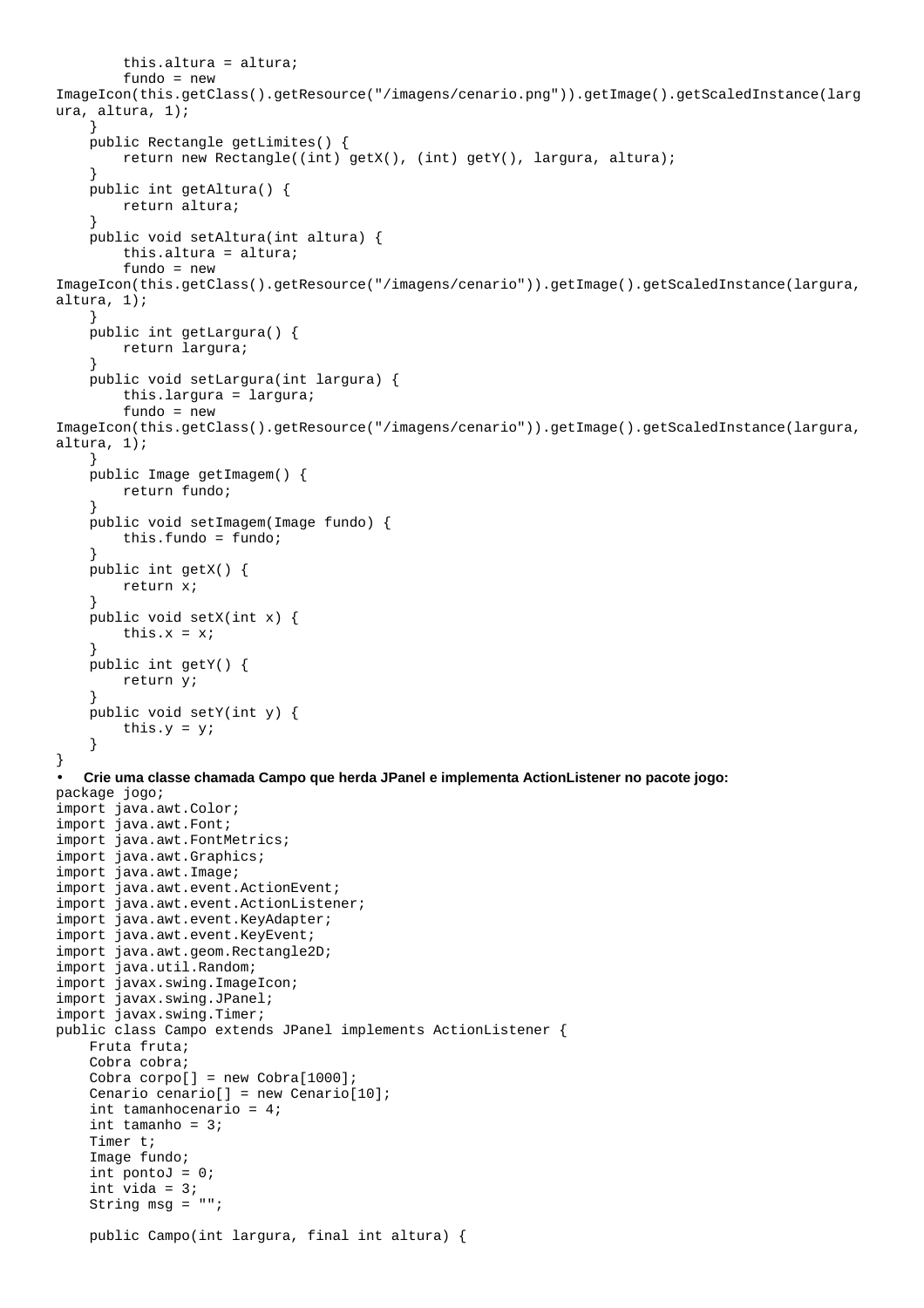```
 setFocusable(true); 
         setDoubleBuffered(true); 
         setSize(largura, altura); 
         fundo = new ImageIcon(this.getClass().getResource("/imagens/campo.jpg")).getImage().getScaledInstance(largura, 
altura, 1); 
         inicializa(); 
         repaint(); 
        t = new Timer(100, this); t.start(); 
         addKeyListener(new KeyAdapter() { 
             public void keyPressed(KeyEvent e) { 
                 int tecla = e.getKeyCode(); 
                 if (tecla == KeyEvent.VK_UP) { 
                     cobra.setDy(-20); 
                     cobra.setDx(0); 
 } 
                 if (tecla == KeyEvent.VK_DOWN) { 
                     cobra.setDy(20); 
                     cobra.setDx(0); 
 } 
                 if (tecla == KeyEvent.VK_LEFT) { 
                     cobra.setDx(-20); 
                     cobra.setDy(0); 
 } 
                 if (tecla == KeyEvent.VK_RIGHT) { 
                     cobra.setDx(20); 
                     cobra.setDy(0); 
 } 
                if (tecla == 'P' || tecla == 'p') {
                     if (t.isRunning()) { 
                         msg = "Pausa"; 
                         repaint(); 
                         t.stop(); 
                     } else { 
                         t.restart(); 
                        msq = " " } 
 } 
                if (tecla == 'r' || tecla == 'R') {
                     inicializa(); 
                     t.start(); 
 } 
                 if (tecla == KeyEvent.VK_SPACE && vida == 0) { 
                    msq = " "t.start();<br>}
 } 
 } 
         }); 
     } 
     @Override 
     public void actionPerformed(ActionEvent e) { 
        for (int i = tamanho - 1; i > 0; i--) {
             corpo[i].setX(corpo[i - 1].getX()); 
             corpo[i].setY(corpo[i - 1].getY()); 
         } 
         corpo[0].setX(cobra.getX()); 
         corpo[0].setY(cobra.getY()); 
         cobra.mexer(); 
         if (verificaColisaoFruta(fruta, cobra)) { 
             corpo[tamanho++] = new Cobra(); 
             posicionaFruta(); 
 } 
         if (verificaColisaoCorpo()) { 
             t.stop(); 
             msg = "Game Over"; 
 } 
         if (verificaColisaoCenario()) { 
             t.stop(); 
            msg = "Game Over"; } 
         repaint(); 
 } 
    private void posicionaFruta() {
```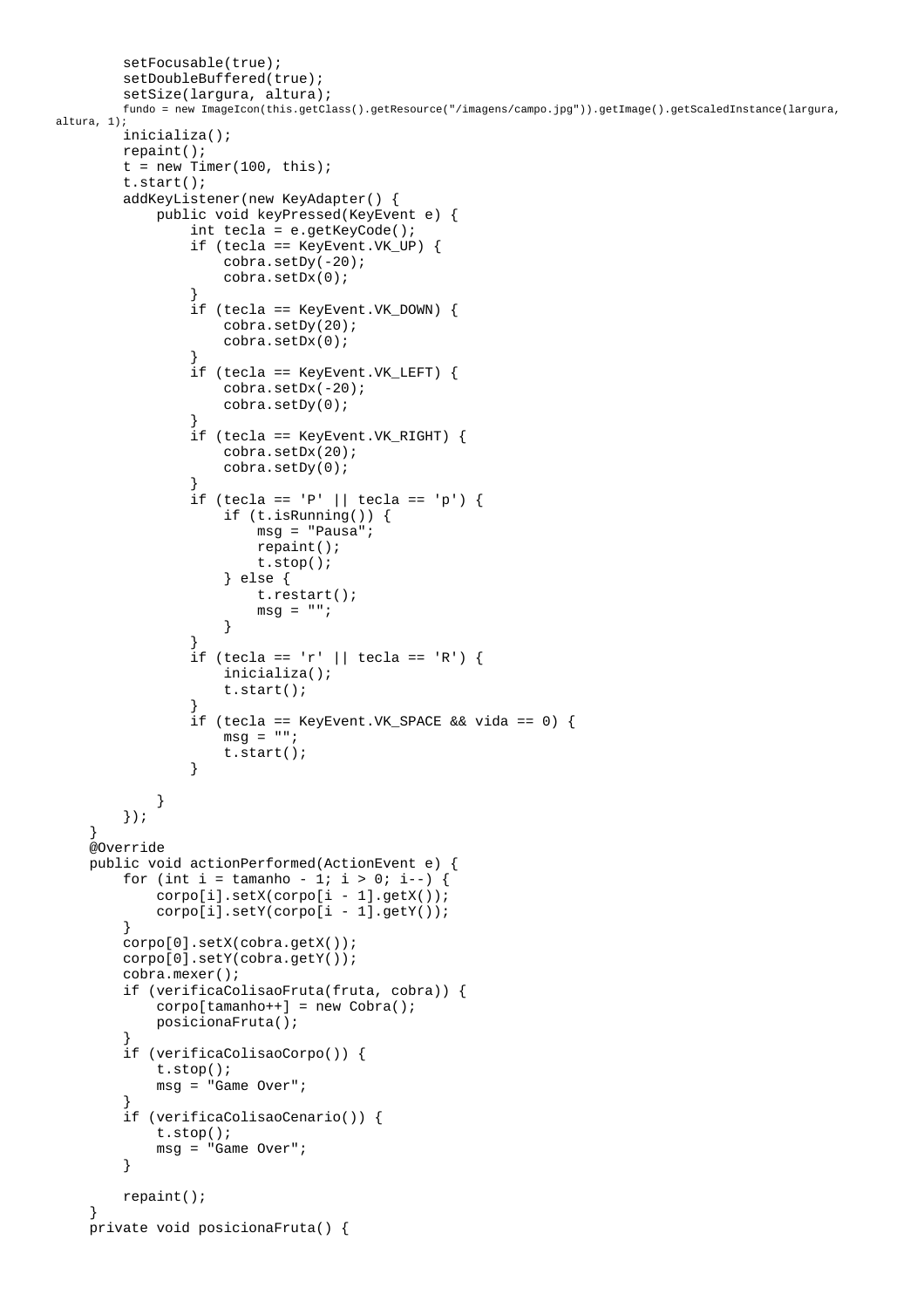```
 boolean ok = false; 
        int x, y; 
        while (!ok) { 
            ok = true; 
           x = new Random() .nextInt(this.getWidth());
            y = new Random().nextInt(this.getHeight()); 
           fruta = new Fruta(x, y); if (verificaColisaoFruta(fruta, cobra)) { 
                ok = false; 
 } 
           for (int i = 0; i < tamanho; i++) {
                if (verificaColisaoFruta(fruta, corpo[i])) { 
                    ok = false; 
 } 
 } 
           for (int i = 0; i < tamanhocenario; i++) {
                if (verificaColisaoFruta(fruta, cenario[i])) { 
                    ok = false; 
 } 
 } 
        } 
    } 
    private void inicializa() { 
       cobra = new Cobra(500, 400);
        cobra.setDx(-20); 
       corpo[0] = new Cobra(520, 400);corpo[1] = new Cobra(540, 400);
       corpo[2] = new Cobra(560, 400);msg = " "tamanho = 3i cenario1(); 
        posicionaFruta(); 
 } 
    private boolean verificaColisaoFruta(Fruta b, Cobra r) { 
        if (r.getLimites().intersects(b.getLimites())) { 
            return true; 
         } else { 
            return false; 
 } 
    } 
    private boolean verificaColisaoFruta(Fruta b, Cenario r) { 
        if (r.getLimites().intersects(b.getLimites())) { 
            return true; 
         } else { 
            return false; 
 } 
    } 
    private boolean verificaColisaoCorpo() { 
       for (int i = 0; i < tamanho; i++) {
            if (cobra.getLimites().intersects(corpo[i].getLimites())) { 
                return true; 
 } 
 } 
        return false; 
 } 
    private boolean verificaColisaoCenario() { 
       for (int i = 0; i < tamanhocenario; i++) {
            if (cobra.getLimites().intersects(cenario[i].getLimites())) { 
                return true; 
 } 
        } 
        return false; 
 } 
    @Override 
    public void paint(Graphics g) { 
        g.drawImage(fundo, 0, 0, null); 
        g.setColor(Color.WHITE); 
        g.drawImage(cobra.getImagem(), (int) cobra.getX(), (int) cobra.getY(), this); 
       for (int i = 0; i < tamanho; i++)
            g.drawImage(corpo[i].getImagem(), (int) corpo[i].getX(), (int) corpo[i].getY(), this); 
 }
```